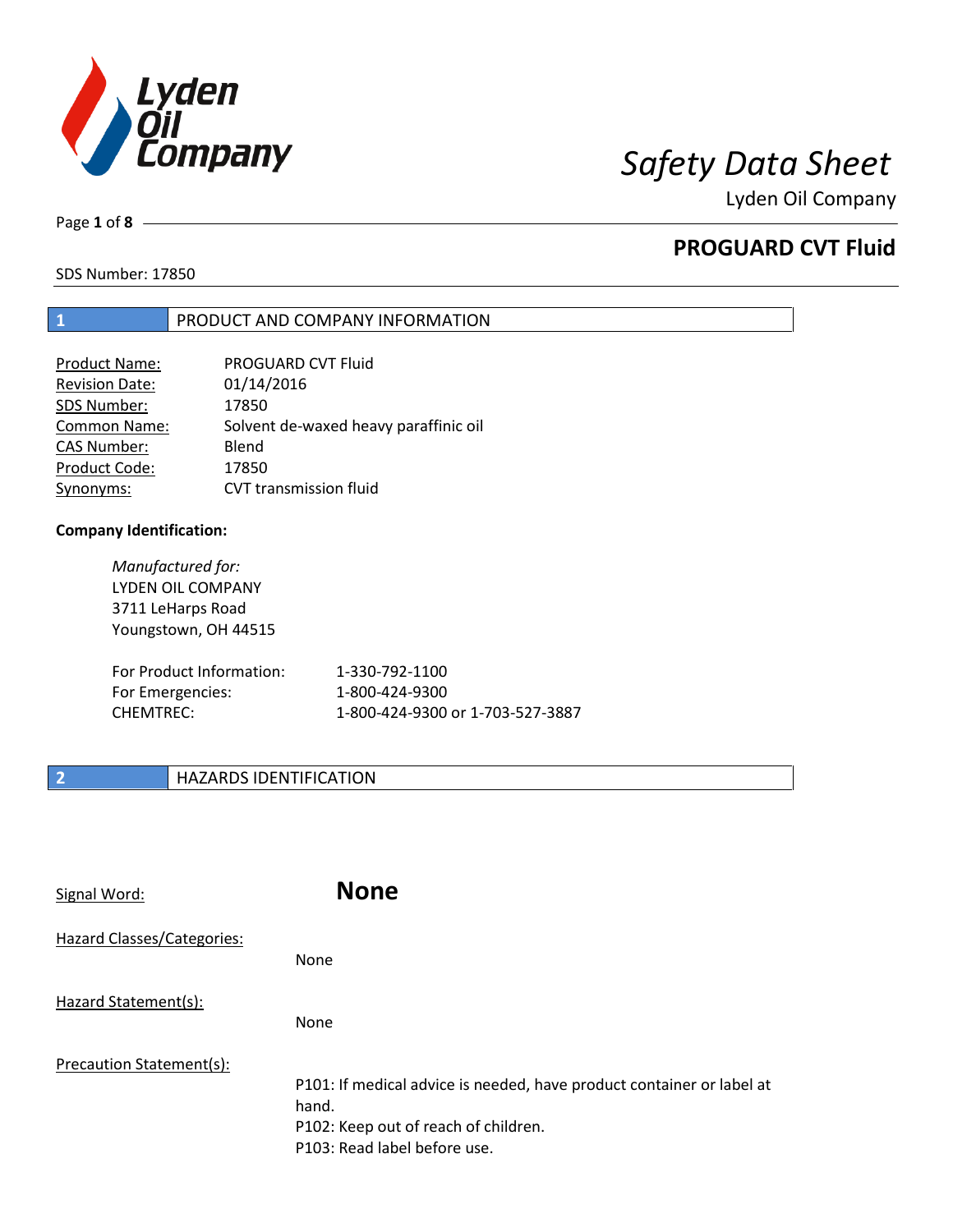

Page **2** of **8**

# **PROGUARD CVT Fluid**

SDS Number: 17850

Other Hazard Statement(s):

-NFPA Ratings:  $Health = 0$  $Fire = 1$ Reactivity  $= 0$ 

## **3** COMPOSITION / INFORMATION ON INGREDIENTS

Ingredients:

*Mixture of the substances listed below with nonhazardous additions.*

| <b>Chemical Name</b>                                      | <b>CAS Number</b> | Percentage |
|-----------------------------------------------------------|-------------------|------------|
| Distillates (petroleum), solvent-dewaxed heavy paraffinic | 64742-65-0        | 75-85      |
| Residual oils, petroleum, solvent dewaxed                 | 64742-62-7        | $5 - 15$   |
| Mineral Oil                                               | Proprietary       | $1 - 5$    |
| <b>Alkoxylated Alcohols</b>                               | Proprietary       | < 0.5      |
| Long chain Alkenyl Phosphonate                            | Proprietary       | < 0.5      |
| <b>Mineral Acid</b>                                       | Proprietary       | < 0.5      |
| Alkyl Alkoxy Amine                                        | Proprietary       | < 0.5      |
| Long chain Alkyl Amine                                    | Proprietary       | < 0.5      |
| Alkoxylated long chain Alkyl Amine                        | Proprietary       | < 0.5      |

*\*Any concentration shown as a range is to protect confidentiality or is due to batch variation.*

| $\cdots$<br>- 71<br>M<br>AID MLAJUNLJ<br>. |
|--------------------------------------------|
|                                            |

### Description of First Aid Measures:

Inhalation:

If symptoms develop, move victim to fresh air and keep in a position comfortable for breathing. If symptoms persist, obtain medical attention.

Skin Contact:

Wash with soap and water. Remove contaminated clothing and wash before reuse. Get medical attention if needed.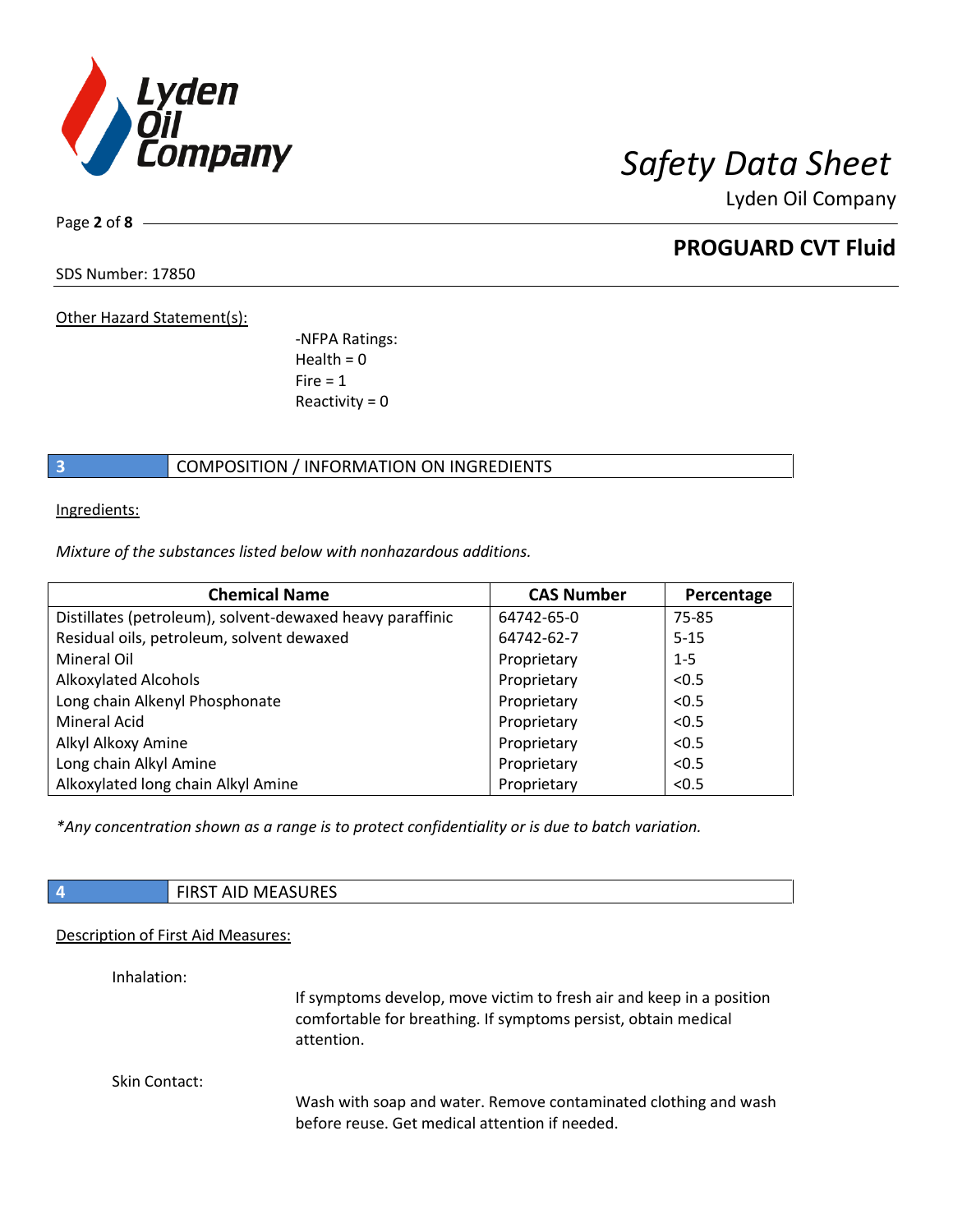

| Page 3 of $8 -$                               |                                                                                                                                                                                                   |  |
|-----------------------------------------------|---------------------------------------------------------------------------------------------------------------------------------------------------------------------------------------------------|--|
|                                               | <b>PROGUARD CVT Fluid</b>                                                                                                                                                                         |  |
| <b>SDS Number: 17850</b>                      |                                                                                                                                                                                                   |  |
| Eye Contact:                                  | Rinse opened eye for at least 15 minutes under running water. If<br>symptoms persist, consult medical attention.                                                                                  |  |
| Ingestion:                                    | Rinse mouth with water and drink plenty of water to dilute. If<br>symptoms develop, obtain medical attention.                                                                                     |  |
| Symptoms and Effects, both acute and delayed: | No further relevent data available.                                                                                                                                                               |  |
| <b>Recommended Actions:</b>                   | Treat symptomatically. Call a doctor or poison<br>control center for guidance.                                                                                                                    |  |
| 5<br>FIRE FIGHTING MEASURES                   |                                                                                                                                                                                                   |  |
| Recommended Fire-Extinguishing Equipment:     | Use dry powder, foam, or carbon dioxide fire<br>extinguishers. Water may be ineffective in fighting<br>an oil fire unless used by experienced fire fighters.                                      |  |
| Possible Hazards During a Fire:               | Hazardous combustion products may include: A<br>complex mixture of airborne solid and liquid<br>particulates and gases (smoke). Carbon monoxide.<br>Unidentified organic and inorganic compounds. |  |
| Recommendations to Firefighters:              | Proper protective equipment including breathing<br>apparatus.                                                                                                                                     |  |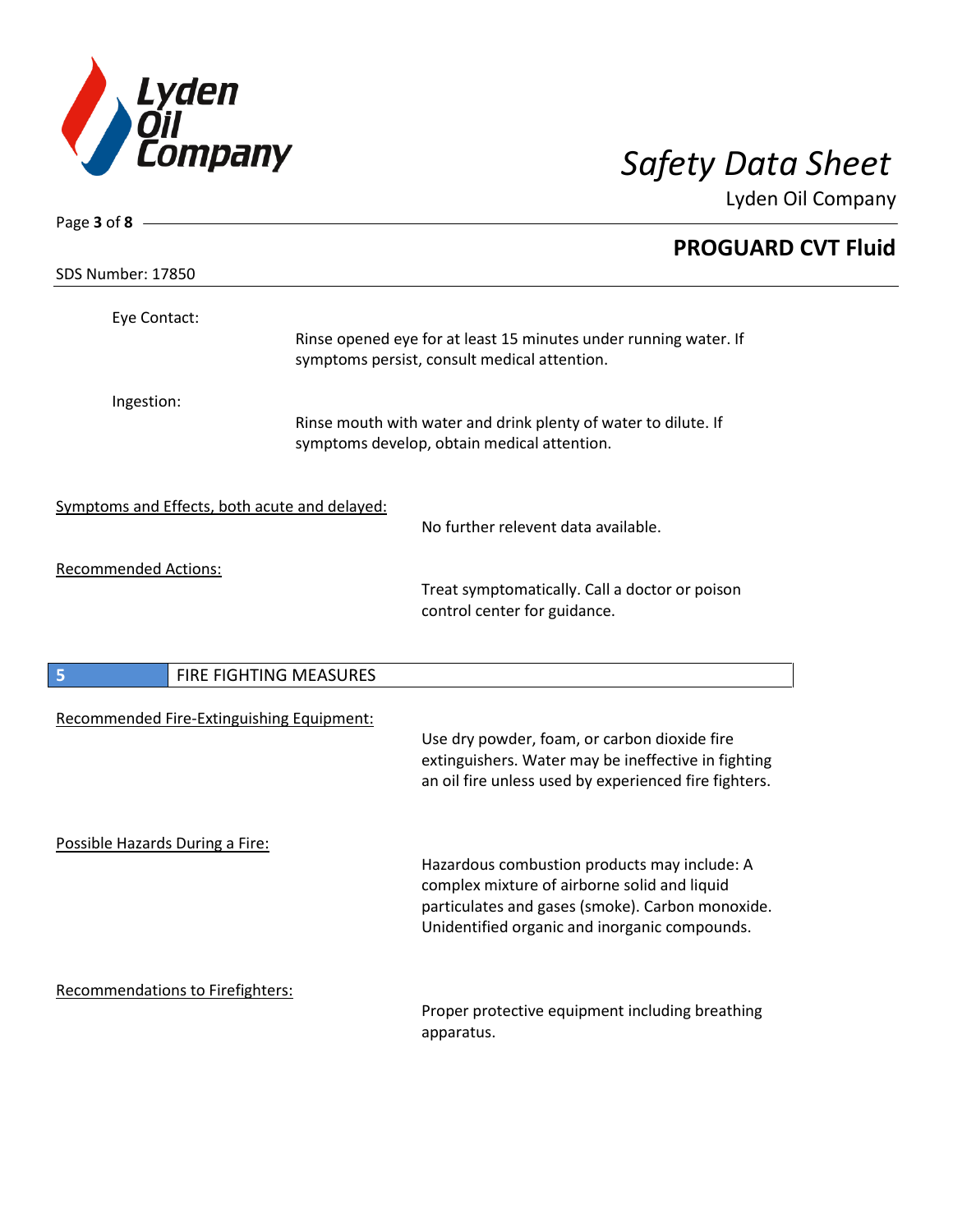

**PROGUARD CVT Fluid**

SDS Number: 17850

| 6                                 | ACCIDENTAL RELEASE MEASURES                                                                                                         |
|-----------------------------------|-------------------------------------------------------------------------------------------------------------------------------------|
| <b>Personal Precautions:</b>      |                                                                                                                                     |
|                                   | Avoid eye contact. Avoid repeated or prolonged<br>skin contact.                                                                     |
|                                   | Personal protective equipment must be worn.<br>Avoid contact with skin, eyes or clothing.                                           |
| <b>Emergency Procedures:</b>      |                                                                                                                                     |
|                                   | Contain spilled material, collect in suitable and<br>properly labeled containers.                                                   |
| <b>Environmental Precautions:</b> |                                                                                                                                     |
|                                   | Do not allow to reach sewage system or any water<br>course.                                                                         |
|                                   | Do not allow to enter ground waters.                                                                                                |
| Cleanup Procedures:               | Absorb with liquid-binding material (sand,<br>diatomite, acid binders, universal binders, sawdust).<br>Ensure adequate ventilation. |

|                              | <b>HANDLING AND STORAGE</b> |                                                                                                       |
|------------------------------|-----------------------------|-------------------------------------------------------------------------------------------------------|
| <b>Handling Precautions:</b> |                             | Handle with care and avoid spillage on the floor.<br>Do not cut, weld, drill, grind, braze, or solder |
| <b>Storage Requirements:</b> |                             | container.<br>Keep container tightly sealed and stored in a dry,                                      |
|                              |                             | cool place.<br>Keep away from sources of ignition.                                                    |

Page **4** of **8**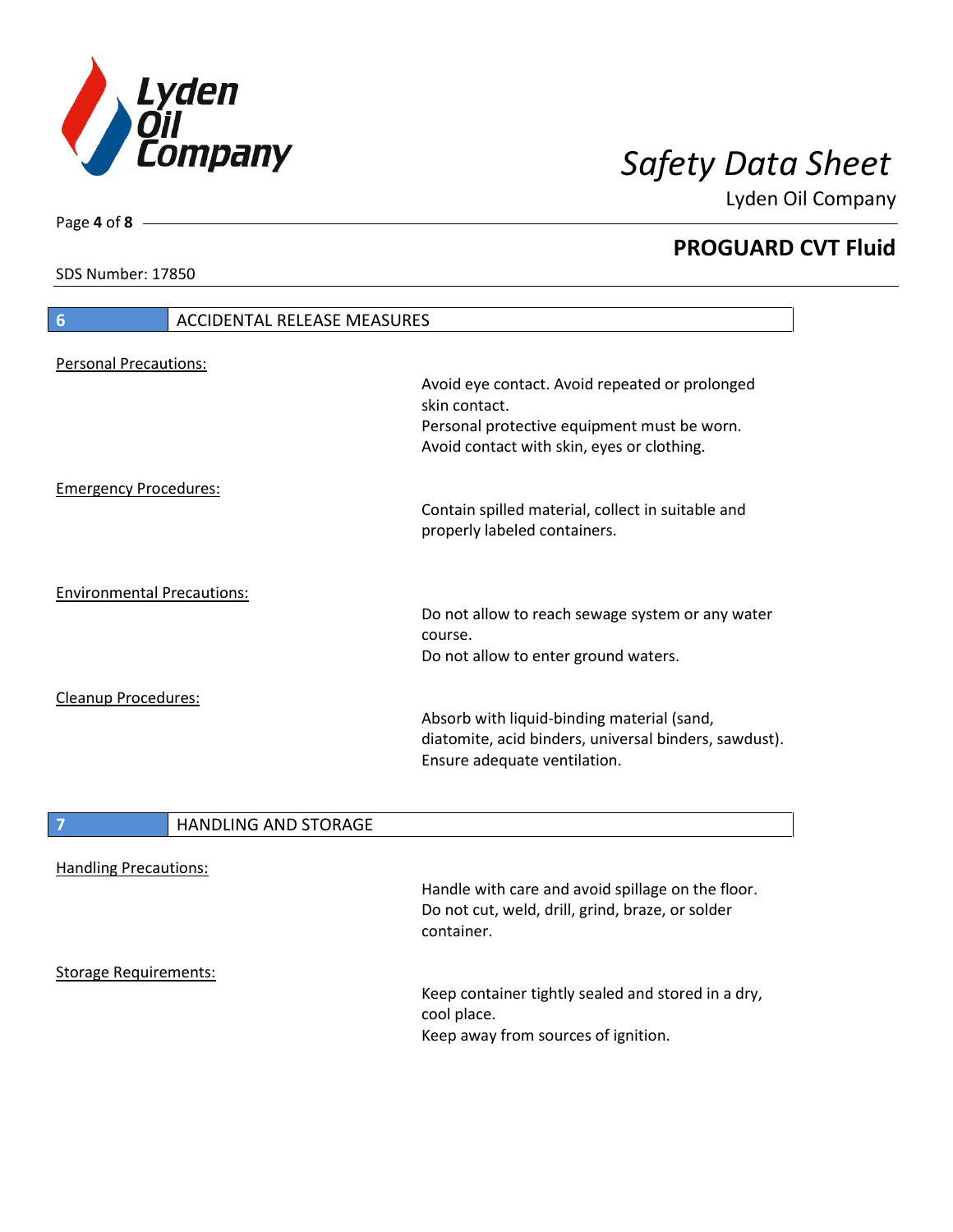

Page **5** of **8**

# **PROGUARD CVT Fluid**

SDS Number: 17850

## **8** EXPOSURE CONTROLS / PERSONAL PROTECTION

Exposure Limits:

-64742-65-0 Distillates (petroleum), solvent-dewaxed heavy paraffinic (75-85%):

ACGIH TLV – Long-term value:  $5mg/m<sup>3</sup>$ OSHA PEL - Long-term value: 5mg/m<sup>3</sup>

Engineering Controls:

All ventilation should be designed in accordance with OSHA standard (29 CFR 1910.94).

Personal Protective Equipment:

Wash hands before breaks and at the end of work. Use safety glasses and gloves.

**9** PHYSICAL AND CHEMICAL PROPERTIES

| Color:                        | Red                                         |
|-------------------------------|---------------------------------------------|
| <b>Physical State:</b>        | Liquid                                      |
| Odor:                         | Data not available                          |
| Odor Threshold:               | Data not available                          |
| pH:                           | Data not available                          |
| <b>Melting Point:</b>         | $-40^{\circ}$ C (pour point)                |
| <b>Boiling Point:</b>         | Data not available                          |
| <b>Boiling Range:</b>         | Data not available                          |
| Flash Point:                  | 176.7° C / 350.1° F (COC Method)            |
| <b>Evaporation Rate:</b>      | Data not available                          |
| Flammability:                 | Data not available                          |
| Flammability Limits:          | Data not available                          |
| Vapor Pressure:               | Data not available                          |
| Vapor Density:                | $>1$ (Air = 1)                              |
| <b>Relative Density:</b>      | Data not available                          |
| Solubilities:                 | Insoluble in water                          |
| <b>Partition Coefficient:</b> | Data not available                          |
| Auto-Ignition Temperature:    | Data not available                          |
| Decomposition Temperature:    | Data not available                          |
| Viscosity:                    | 7 mm <sup>2</sup> /sec (kinematic at 100°C) |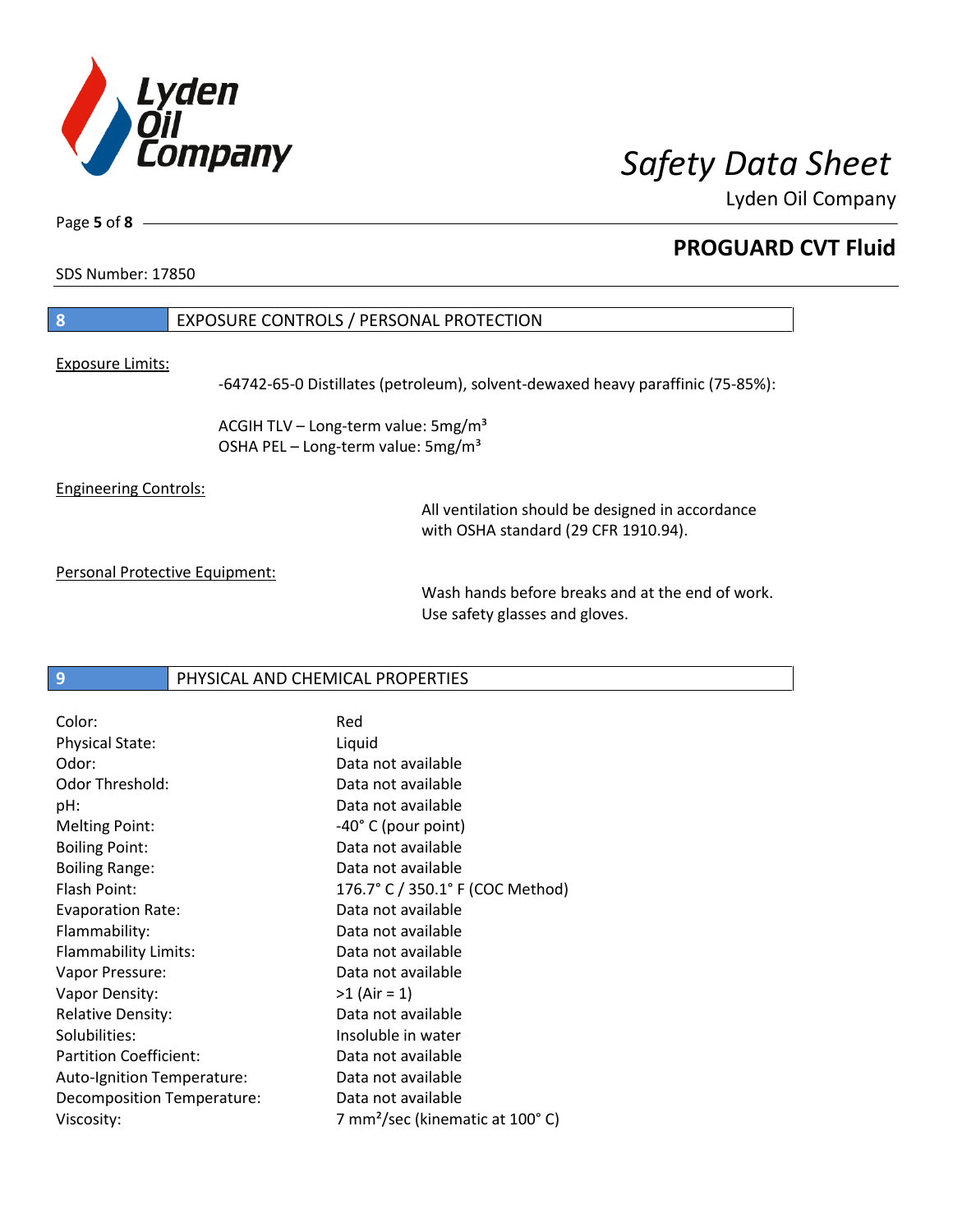

**PROGUARD CVT Fluid**

SDS Number: 17850

Page **6** of **8**

| 10                             | <b>STABILITY AND REACTIVITY</b>  |                                                                                                                           |
|--------------------------------|----------------------------------|---------------------------------------------------------------------------------------------------------------------------|
| Stability:                     |                                  | Stable under normal conditions.                                                                                           |
| Reactivity:                    |                                  | Not reactive under normal conditions.                                                                                     |
| <b>Conditions to Avoid:</b>    |                                  | Extreme temperature, sparks, open flame, and<br>direct sunlight.                                                          |
| <b>Hazardous Reactions:</b>    |                                  | No known hazardous reactions.                                                                                             |
| <b>Incompatible Materials:</b> |                                  | No further relevant information available.                                                                                |
| <b>Decomposition Products:</b> |                                  | Oxides of carbon.                                                                                                         |
| 11                             | <b>TOXICOLOGICAL INFORMATION</b> |                                                                                                                           |
| Routes of Exposure:            |                                  | Skin and eye contact are the primary routes of<br>exposure although exposure may occur following<br>accidental ingestion. |

Repeated skin contact may cause dermatitis or an oil acne.

No test data available.

Carcinogenic/Mutagenic Precautions:

Exposure Effects:

I

Measures of Toxicity:

Non-carcinogenic and not expected to be mutagentic.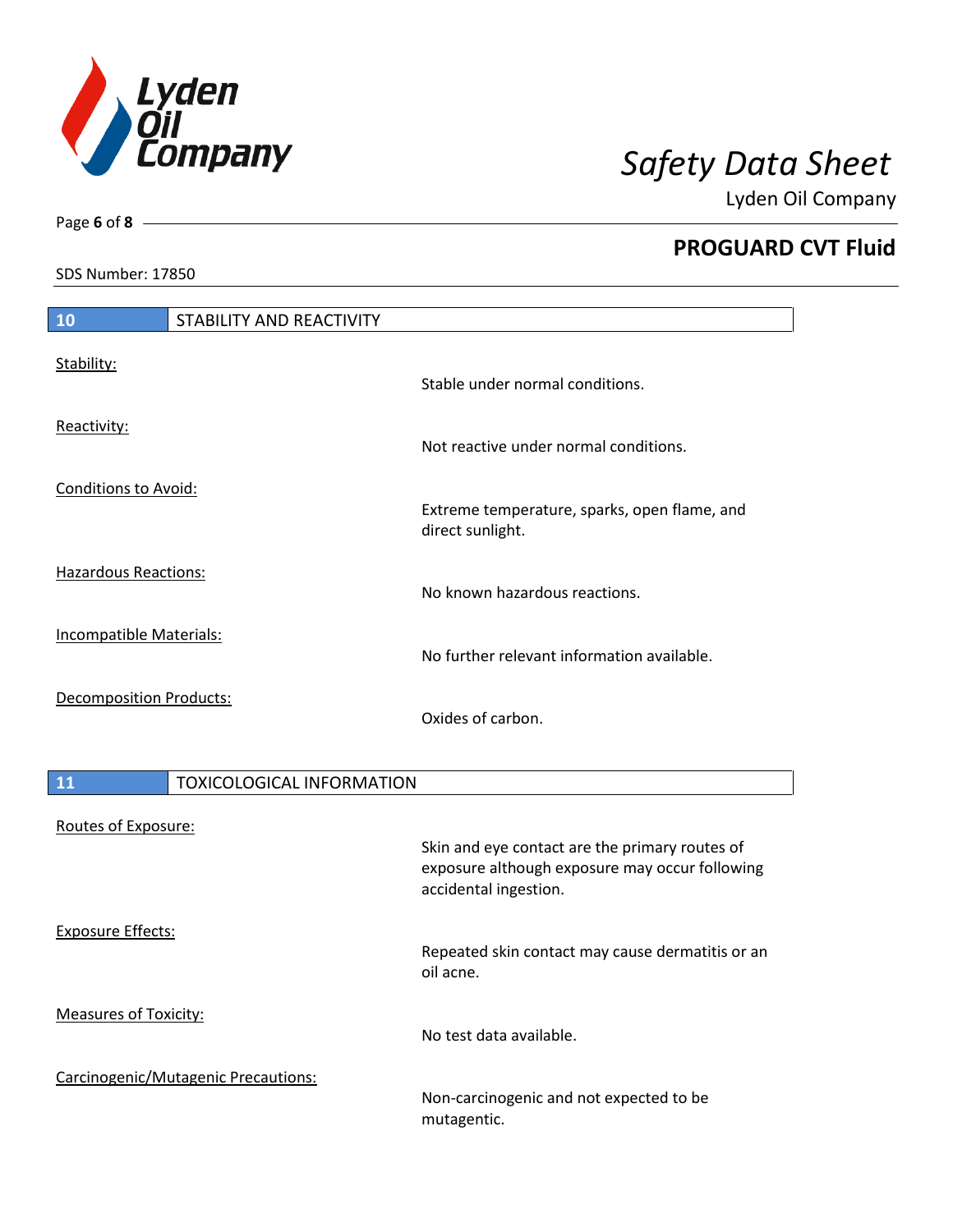

**PROGUARD CVT Fluid**

SDS Number: 17850

Page **7** of **8**

| 12                                                                                                | <b>ECOLOGICAL INFORMATION</b>                                                        |                                                                                             |
|---------------------------------------------------------------------------------------------------|--------------------------------------------------------------------------------------|---------------------------------------------------------------------------------------------|
| <b>Ecological Precautions:</b>                                                                    |                                                                                      | Avoid exposing to the environment.                                                          |
| <b>Ecological Effects:</b>                                                                        | No specific environmental or aquatic data available.                                 |                                                                                             |
| 13                                                                                                | DISPOSAL CONSIDERATIONS                                                              |                                                                                             |
| Disposal Methods:                                                                                 |                                                                                      | Dispose of waste material in accordance with all<br>local, state, and federal requirements. |
| Disposal Containers:                                                                              |                                                                                      | Use properly approved container for disposal.                                               |
| <b>Special Precautions:</b>                                                                       |                                                                                      | Do not flush to surface waters or drains.                                                   |
| 14                                                                                                | <b>TRANSPORT INFORMATION</b>                                                         |                                                                                             |
| <b>UN Number:</b><br><b>UN Shipping Name:</b><br><b>Transport Hazard Class:</b><br>Packing Group: | Data not available<br>Data not available<br>Data not available<br>Data not available |                                                                                             |
| <b>Environmental Hazards:</b>                                                                     |                                                                                      | Data not available                                                                          |
| <b>Bulk Transport Guidance:</b>                                                                   |                                                                                      | Data not available                                                                          |
| <b>Special Precautions:</b>                                                                       |                                                                                      |                                                                                             |

Not regulated by DOT.